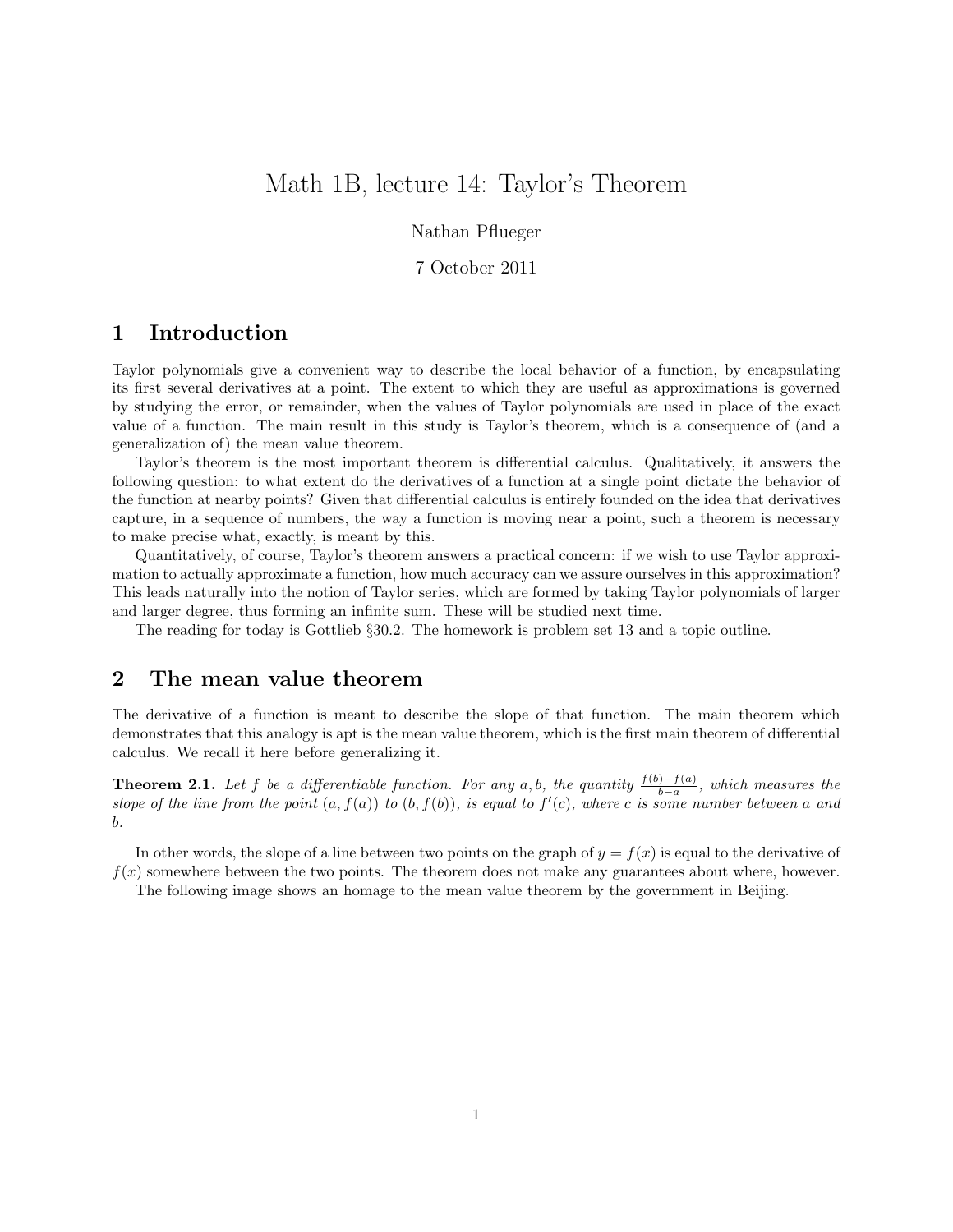

Another way to express the equation in the mean value theorem is the following.

$$
f(b) = f(a) + f'(c)(b - a)
$$

This form is the form from which it will be generalized to give Taylor's theorem. It may be thought of as saying that  $f(b)$  is close to  $f(a)$ , with the difference governed by the distance between b and a (equal to  $(b - a)$  and the derivative of f between a and b.

#### 3 Taylor's theorem

Let f be a function, and c some value of x (the "center"). Denote, as usual, the degree n Taylor approximation of f with center  $x = c$  by  $P_n(x)$ . As discussed before, this is the unique polynomial of degree n (or less) that matches  $f(x)$  and its first n derivatives at  $x = c$ . It is given by the expression below.

$$
P_n(x) = f(c) + f'(c)(x - c) + \frac{f''(c)}{2!}(x - c)^2 + \frac{f'''(c)}{3!}(x - c)^3 + \dots + \frac{f^{(n)}(c)}{n!}(x - c)^n
$$

Taylor's theorem states that the difference between  $P_n(x)$  and  $f(x)$  at some point x (other than c) is governed by the distance from x to c and by the  $(n + 1)^{st}$  derivative of f. More precisely, here is the statement.

**Theorem 3.1** (Taylor's theorem). Assume that f is  $(n + 1)$ -times differentiable, and  $P_n$  is the degree n Taylor approximation of f with center c. Then if x is any other value, there exists some value b between  $c$ and x such that

$$
f(x) = P_n(x) + \frac{f^{(n+1)}(b)}{(n+1)!}(x-c)^{n+1}
$$

Observe that this "remainder" term  $\frac{f^{(n+1)}(b)}{(n+1)!}(x-c)^{n+1}$  looks quite a lot like the next term in the next Taylor approximation of  $f(x)$ . The difference is that  $f^{(n+1)}$  is evaluated at some point, not necessarily the center, and we do not know what point it might be.

Also observe that in the case  $n = 0$ . Taylor's theorem is precisely the mean value theorem. In fact, the mean value theorem is the main tool for proving Taylor's theorem, as will be demonstrated in the appendix.

This theorem is usually used in the following form, which follows immediately from it.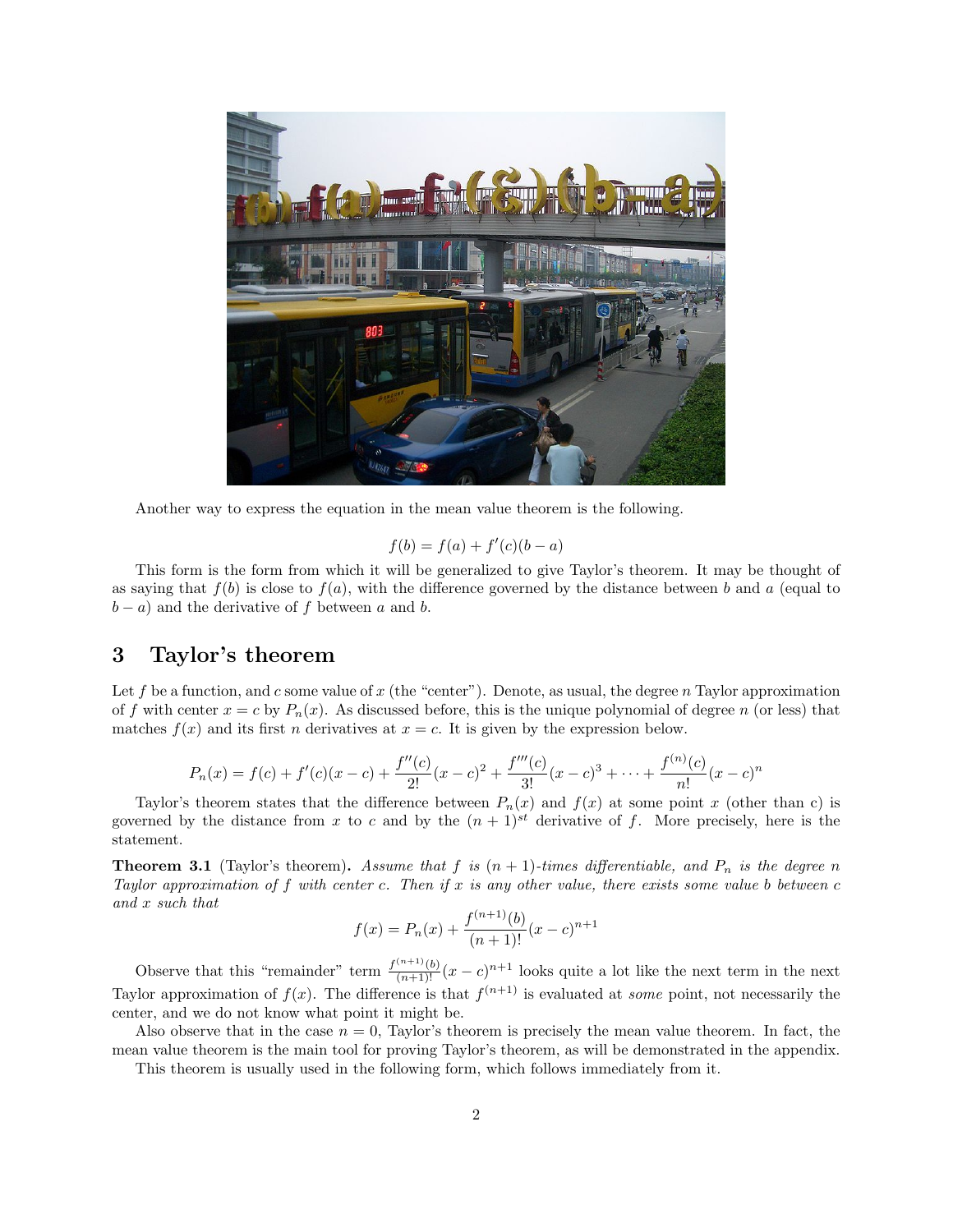**Corollary 3.2.** Let  $\mathfrak{M}_{n+1}$  be the maximum of  $|f^{(n+1)}(x)|$  on some interval containing the center  $c^1$ . Then for any x in this interval, the error of the Taylor approximation is bounded as follows.

$$
|f(x) - P_n(x)| \le \frac{\mathfrak{M}_{n+1}}{(n+1)!} |x - c|^{n+1}
$$

Observation 3.3. In particular, if  $f^{(n+1)}(x) = 0$ , then the degree n Taylor approximation is exactly correct. Of course, this is not surprising: if the  $(n+1)^{st}$  derivative is 0 as a function, then  $f(x)$  is just a polynomial of degree at most  $n$ , so the Taylor approximation will be exactly correct.

Observation 3.4. This error bound is formally quite similar to the error bounds for numerical approximations that we studied earlier. Recall, for example, that the error for the trapezoid approximation on an interval  $[a, b]$  is bounded by the following expression.

$$
\left| \int_{a}^{b} f(x)dx - T_n \right| \le \frac{\mathfrak{M}_2}{12n^2} (b-a)^3
$$

In the case of both of these error bounds, if the approximation takes  $n^{th}$  order behavior into account, then its error is governed by the size of the  $(n+1)^{st}$  derivative and some power of the length of the interval being considered. Of course, it is important to remember that one of these is approximating an integral, and the other is approximation a function itself. Both, however, share the trait that they approximate by assuming that the function is a polynomial of a certain degree, and computing what the answer would be if this were the case.

## 4 Examples

We will now provide error bounds for the some of the example functions considered in the previous lecture.

Example 4.1. Approximate  $\sqrt{5}$  to at least accuracy  $\frac{1}{100}$ . *Example* 4.1. Approximate  $\sqrt{3}$  to at least accuracy  $\frac{1}{100}$ .<br>In previous lecture, we showed that the Taylor approximation of  $f(x) = \sqrt{x}$ , with center  $x = 4$ , is given by:

$$
P_2(x) = 2 + \frac{1}{4}(x - 4) - \frac{1}{64}(x - 4)^2.
$$

Recall that the center  $x = 4$  was chosen because the square root of 4 is an integer, and it is very easy to Execut that the center  $x = 4$  was chosen because the square for work out all derivatives of the function  $\sqrt{x}$  by hand at this point.

Now, this gives the approximation  $P_2(5) = 2\frac{15}{64} = 2.234375$ .

The third derivative of  $\sqrt{x}$  is  $f'''(x) = \frac{3}{8}x^{-5/2}$ . The maximum value of this function in the interval [4, 5] is attained at  $x = 4$  (since it is a positive decreasing function), where it is equal to  $\frac{3}{8} \cdot \frac{1}{32} = \frac{3}{256}$ . So  $\mathfrak{M}_3 = \frac{3}{256}$ . By corollary 3.2,

$$
\left| \sqrt{5} - 2\frac{15}{64} \right| \le \frac{3}{256} \frac{1}{3!} (5 - 4)^3
$$
  
 
$$
\le \frac{1}{512}
$$

Therefore, the approximation  $2\frac{15}{64}$  is guaranteed to be accurate to within at least  $\frac{1}{512}$ , which is well less than  $\frac{1}{100}$ .

<sup>&</sup>lt;sup>1</sup>The textbook and handouts use simply the symbol M for this quantity. In these notes I use  $\mathfrak{M}_{n+1}$  since this is the same notation that was used in Lecture 4.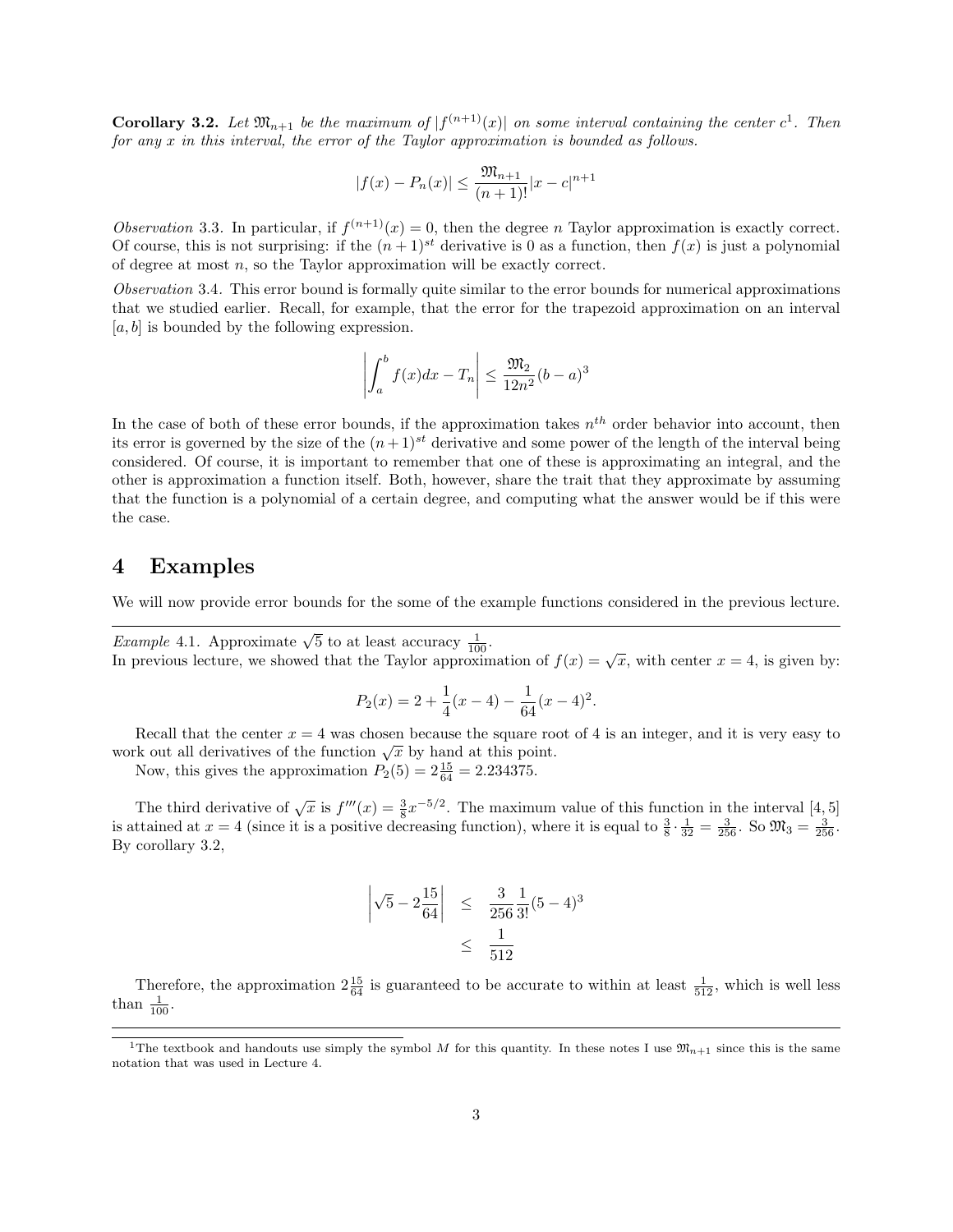Observation 4.2. Notice that in the example above, the error bound was exactly equal to what the next term would have been, if we had used the next Taylor approximation  $P_3(x)$ . This will happen in a wide range of cases, as will become clear as we proceed. In fact, it should be clear that it is true whenever  $f^{(n+1)}(x)$  is maximized at  $x = c$  itself.

*Example* 4.3. Consider  $f(x) = e^x$ . As discussed before, the degree *n* Taylor approximation is as follows.

$$
P_n(x) = 1 + x + \frac{1}{2}x^2 + \frac{1}{6}x^3 + \dots + \frac{1}{n!}x^n
$$
  
= 
$$
\sum_{k=0}^n \frac{1}{k!}x^k
$$

Now, the next derivative is  $f^{(n+1)}(x) = e^x$ . The maximum value of this on  $[0, x]$  is exactly  $e^x$ . Therefore, by corollary 3.2, using  $\mathfrak{M}_{n+1} = e^x$ ,

$$
|e^x - P_n(x)| \le \frac{e^x}{(n+1)!} x^{n+1}
$$

Notice that, as a fraction of the correct answer  $e^x$ , the error is at most  $x^{n+1}/(n+1)!$ . For very large n, this becomes very small (we will discuss this in more detail soon).

Example 4.4. Suppose that  $f(x) = \sin x$  or  $f(x) = \cos x$ . Then all derivatives of either function are either  $\pm \sin x$  or  $\pm \cos x$ . In particular, all derivates are bounded, at all points, simply by 1. Therefore is corollary 3.2, we know that  $\mathfrak{M}_{n+1} \leq 1$  in all cases. Therefore, for all x and all n,

$$
|\sin x - P_n(x)| \le \frac{1}{(n+1)!} x^{n+1}
$$

$$
|\cos x - P_n(x)| \le \frac{1}{(n+1)!} x^{n+1}
$$

Of course, the  $P_n$  in the first inequality is the Taylor approximation for sin x, whereas the  $P_n$  in the second inequality is the Taylor approximation for  $\cos x$ .

## 5 Appendix: Proof of Taylor's theorem

The proof of Taylor's theorem is actually quite straightforward from the mean value theorem, so I wish to present it. However, it involves enough notation that it would be difficult to present it in class.

First, the following lemma is a direct application of the mean value theorem.

**Lemma 5.1.** Suppose that  $f(x)$  is some function that is differentiable  $(n + 1)$  times. Suppose also that  $f(c) = 0, f'(c) = 0, ..., f^{(n)}(c) = 0, and that f(x) = 0 for some x other than c. Then there exists some b$ between c and x such that  $f^{(n+1)}(b) = 0$ .

*Proof.* Since  $f(c) = 0$  and  $f(x) = 0$ , the mean value theorem shows that there is some  $b_1$  between c and x such that  $f'(b_1) = 0$ . Now, since this  $f'(c) = 0$  and  $f'(b_1) = 0$ , the mean value theorem shows that there is some  $b_2$  between c and  $b_1$  such that  $f''(b_2) = 0$ . Continue in this fashion, using the equations at c to construct a sequence of values  $b_3, b_4, \ldots, b_n$ . Eventually, this shows that there is some  $b_n$  between c and x such that  $f^{(n+1)}(b_n) = 0$ . Now  $b = b_n$  is the desired value.  $\Box$